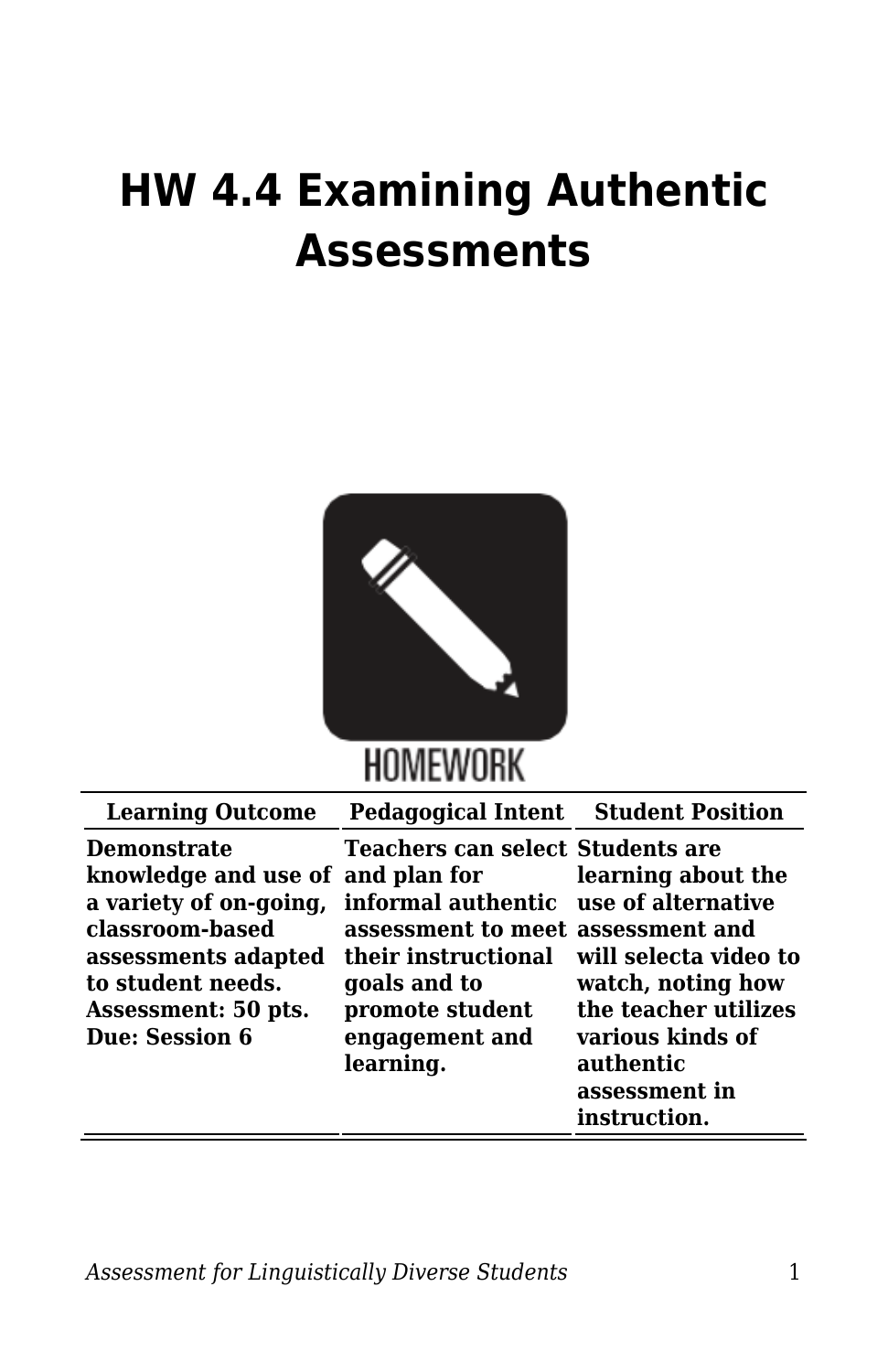## **Instructions**

1. Your facilitator will give you information regarding how to access an Assessment Literacy Case. You will find the VideoEthnotraphy at [Tell Cases](https://tellcases.byu.edu/) under the assessment course. Your facilitator will provide you with information about how to log in.

2. You have already studied Portfolio Assessment. Each person in your group will select a different Videoethnography: Authentic assessment, Problem-Based assessment, Performance Asessment, Informal assessment.

3. You will use [Worksheet. Assessment Case](https://byu.box.com/s/pt0d4c4l2ikzo0twee3hup7h0f2r6wl4) to capture your learning from viewing the case.

4. Then you will fill use the [Alternative Assessment Analysis](https://byu.box.com/s/7r3knxylywraeyxd8132rufc1b9woidk) form answering questions about the assessment study you viewed. Notice there are two pages to this analysis form, you will use the first one to analyze the alternative assessment you studied. In class in LA 5.1 you will share your understanding about your assessment in a jigsaw with others in your class. In class you will fill in the second page informed by those in your class that watched a different case. You will use the [Assessment Literacy Tool and the Second Language Acquisition](https://byu.box.com/s/m436ng8nzemzl4p6txrh67scrk3vplak) tool to support you in answering the following questions about the Assessment

- What makes this an alternative assessment?
- How does this activity attend to the Assessment Literacy concepts of useful, meaningful, and equitable assessment?
- How does this activity attend to the Second Language Acquisition concepts of communication, pattern, and variability?
- How is this type of assessment similar or different from your typical assessment practices?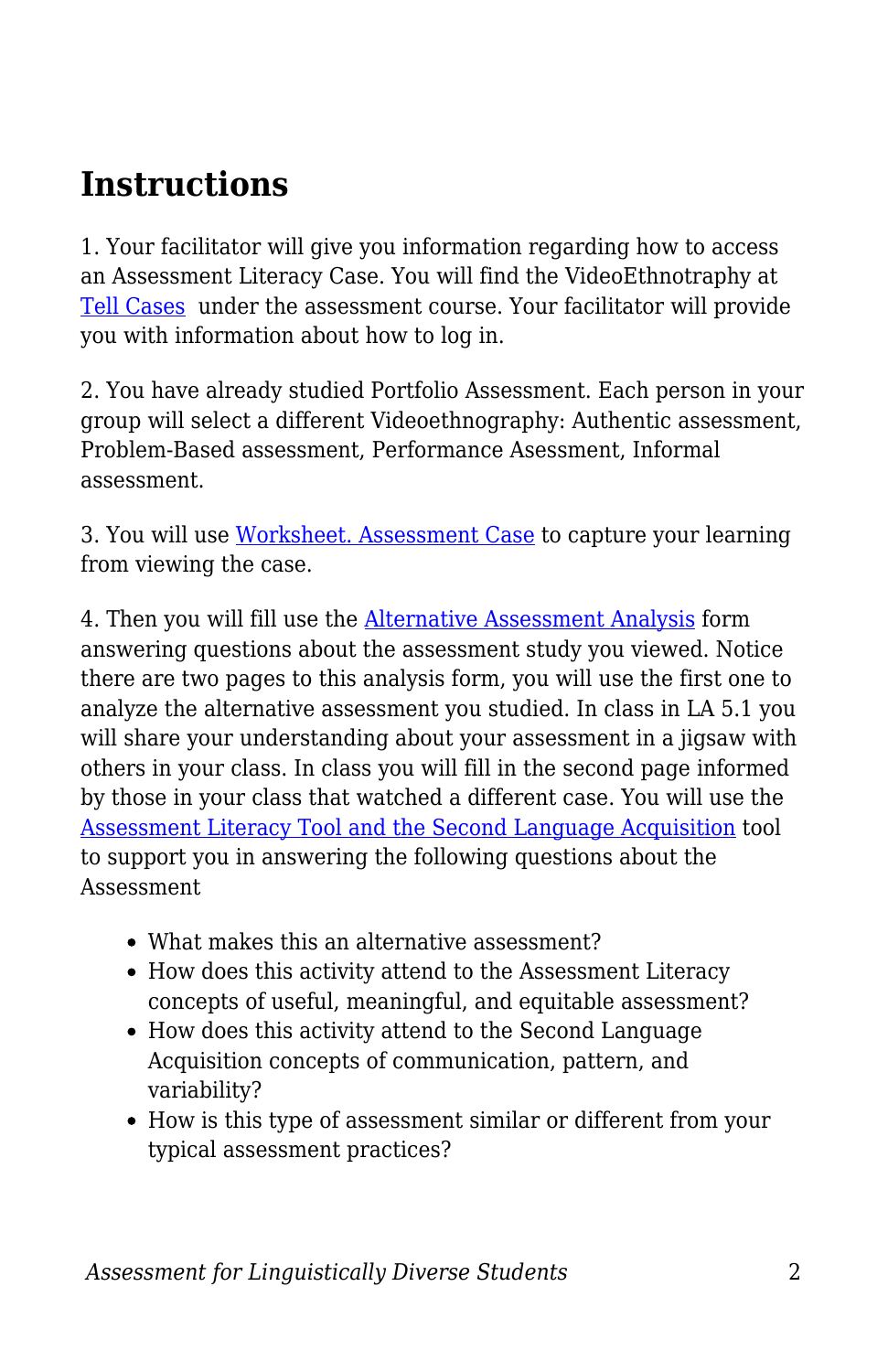5. Be prepared in class to report your findings about your case based on your answers in the Alternative Assessment Analysis form.You will use the table on the second page during class to summarize the reports others provide about the assessment they observed.

6.Bring these two worksheets with you to session 5 as you will need them in a learning activity.